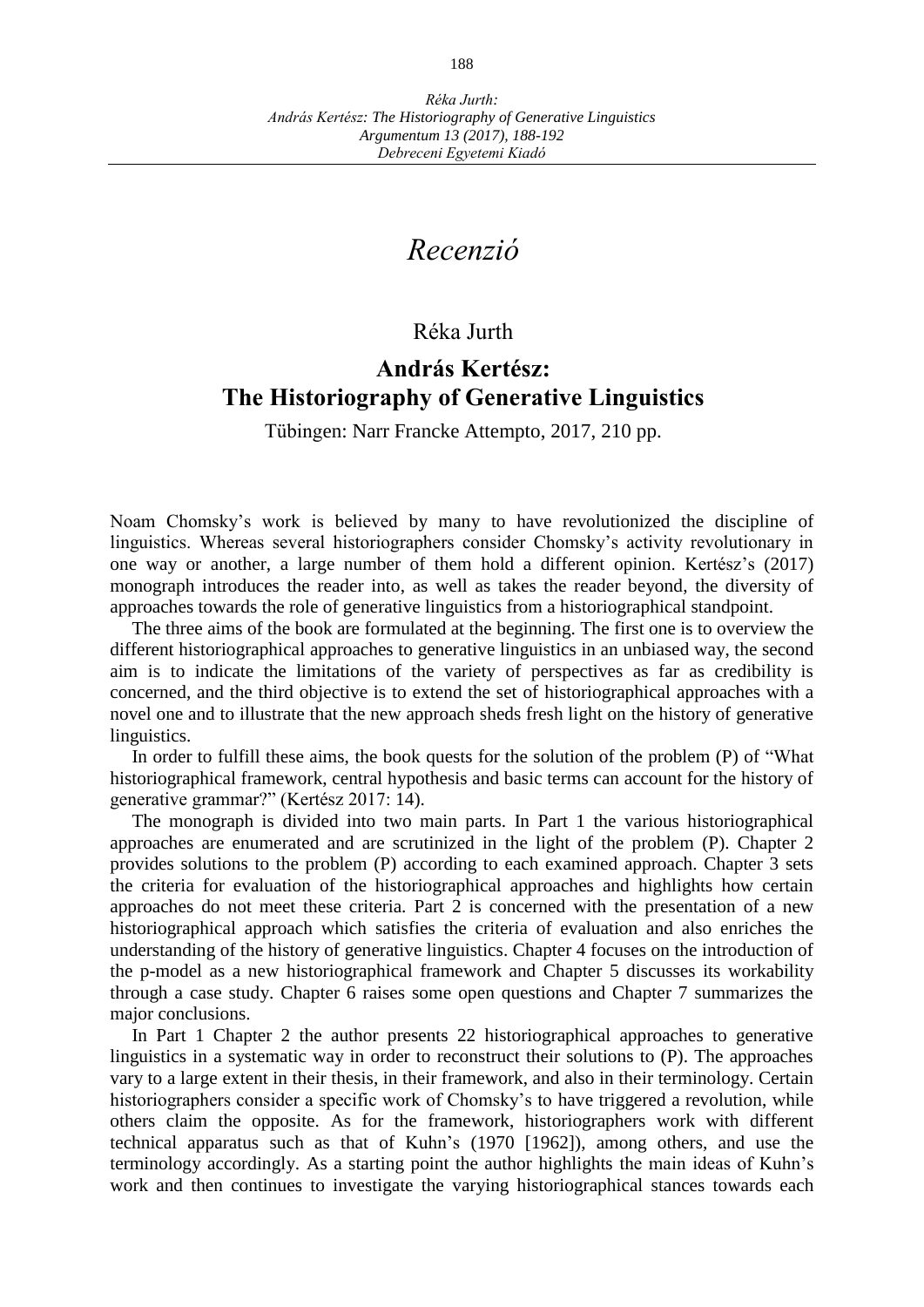major work of Chomsky's that are *Syntactic Structures* (1957), *Aspects of the Theory of Syntax* (1965), *The Sound Pattern of English* (Chomsky & Halle, 1968), *Lectures on Government and Binding* (1981) and *The Minimalist Program* (1995).

In this review, I focus only on the approaches to *Syntactic Structures* since they are an integral part of the discussion of the case study presented in Chapter 5, and also summarizing all the approaches is beyond the scope of this review. Kuhn's work *The Structure of Scientific Revolutions* had a great impact on the evaluation of Chomsky's activity. In his book, Kuhn describes the developmental stages of natural sciences and suggests that paradigm shifts, anomalies and crises pave the way for a scientific revolution. Several historiographers of linguistics take Kuhn's ideas and terms as a point of reference in describing and evaluating the rise of generative linguistics. Chomsky's *Syntactic Structures* is considered as a Kuhnian revolution, as a non-Kuhnian revolution, and also as not being a revolution by different historiographers.

On the one hand, Koerner (1978), among others, supports the view that *Syntactic Structures* has been a revolution in Kuhn's sense. What made *Syntactic Structures* revolutionary according to Koerner (1978) is that Chomsky was able to adjust to the climate of opinion of natural sciences of the 1950s. He applied the formal methods of natural sciences to linguistics favoring deductive theorizing and the superiority of theory over data. Ten Hacken (2007) holds the perspective that *Syntactic Structures* has been a revolution, though not in Kuhn's interpretation. He proposes the term research program instead of Kuhn's paradigm to emphasize the intellectual and to dismiss the social aspect of the revolution. A research program may consist of a number of empirical cycles which means that it may involve not only one but more theories. The research program of generative linguistics consists of the Standard Theory, Government-Binding Theory and the Minimalist Program. According to ten Hacken (2007), *Syntactic Structures* has been an intellectual revolution and as a result a new research program, Chomskyan linguistics, appeared.

On the other hand, Koerner (1995) holds the standpoint that *Syntactic Structures* does not represent a revolution but an evolution since it stems from the work and methodology of neo-Bloomfieldian linguistics. Tomalin (2008) does not regard *Syntactic Structures* as revolutionary either. He emphasizes the rootedness of generative linguistics in the formal sciences because of its use of formal methods. He suggests that the methods of neo-Bloomfieldian linguistics were also shaped by the formal sciences. Matthews (1993) believes that *Syntactic Structures* has not triggered a Kuhnian revolution as it actually further develops the idea of distribution raised by neo-Bloomfieldian linguistics. Murray (1989, 1994), taking a sociological stand, also interprets the emergence of *Syntactic Structures* as a continuity. He claims that it does not contain substantial innovations, its appearance has not been preceded by a crisis and it has not started a revolution. According to Murray, Chomsky and his group used revolutionary rhetoric and performed a coup.

After presenting a wide range of historiographical approaches towards Chomsky's abovementioned works and their solutions to (P) in a structured manner, the author accentuates the correlations and differences appearing among the approaches.

In Chapter 3, the author proposes a set of criteria for the evaluation of the solutions to the problem (P) provided by the 22 historiographical approaches discussed in Chapter 2. He suggests that the first subset of criteria concerns the phenomenon of bias and the second subset revolves around the issue of method. As for bias, the author emphasizes the requirement of the highest possible level of impartiality. He argues that historiographers' work should not be shaped by their bias towards or against either another historiographer, or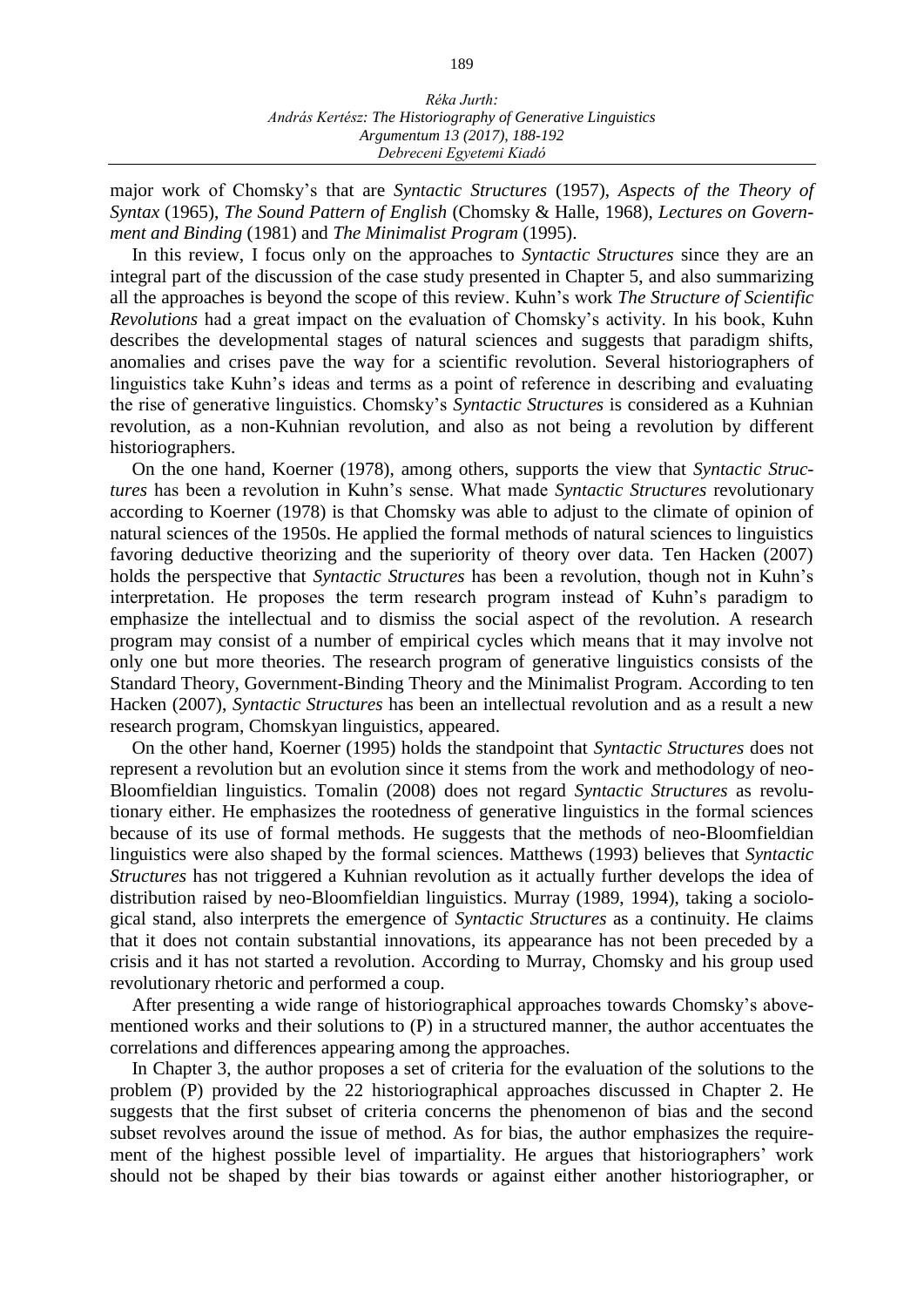Chomsky's personality, or the object of investigation. Historiographers should also avoid the legitimization of generative linguistics. As far as the method is concerned, the author believes that historiographers should not disregard either the philosophy of science or the historiography of science. He highlights that the previously overviewed approaches do not completely meet all the proposed criteria; hence, the need for a new approach rises.

In Part 2 Chapter 4, the author's first step towards the development of a novel approach is the introduction of a new framework called the p-model (Kertész & Rákosi 2012, 2014). The p-model makes it possible to perceive the development of generative linguistics not as a linear but as a dynamic process, being able to handle diachronic and synchronic issues as well. It has four basic characteristics, i.e. plausibility, retrospective re-evaluation, prismatic and cyclic argumentation. The model is rooted in the process of plausible argumentation proposing that statements are not true with certainty but are acceptable only to some extent, in other words, the statements are plausible. Statements receive their plausibility values based on the reliability of their sources. These sources together with latent background assumptions and methodological tools constitute the p-context. When the p-context is incomplete or inconsistent it becomes p-problematic and this is when re-evaluation takes place. Retrospective reevaluation, the revision of previously established knowledge, is an integral part of the pmodel. The re-evaluation of earlier pieces of information may be carried out several times in a cyclic fashion through which the argumentation arrives at a revised, modified piece of information in each cycle. The re-consideration is also prismatic in the sense that it is conducted through the prism of a new piece of information, in the light of a new aspect.

In Chapter 5, the author narrows down the problem  $(P)$  to  $(P')$ , i.e. "What historiographical framework, central hypothesis and basic terms can account for the relationship between *Syntactic Structures* and neo-Bloomfieldian linguistics?" (Kertész 2017: 138). Then, he shows the workability of the p-model through three issues raised in *Syntactic Structures* that are the concept of language, grammar and the evaluation procedure. As for language, the author departs from the definitions and statements provided in *Syntactic Structures* and aims to reconstruct the p-context of the term. He suggests that the plausibility of the statements proposed about the term 'language' have two sources; Bloomfield's (1926) definition of language and Zellig S. Harris's terminology. Whereas Bloomfield makes a difference between the terms 'sentence' and 'utterance', Harris treats them as synonyms. Neither the Bloomfieldian nor the neo-Bloomfieldian ideas are applied directly, though. They are re-evaluated through the prism of formalism in the sense of mathematics. The p-context is extended with Post's (1944) term of 'algorithm' as a third source. The author believes that the relationship between *Syntactic Structures* and neo-Bloomfieldian linguistics can be explained with the help of the p-model as a cyclic, prismatic process of constant retrospective re-evaluation.

Chapter 6 presents some open questions for historiographical approaches to generative linguistics. The questions are related to the development of Chomskyan linguistics raising diachronic and synchronic problems as well. The author tackles these issues and outlines a possible solution in the light of the p-model. One of the questions of diachrony is "What are the constant elements present in every developmental stage of generative linguistics?" (Kertész 2017: 167). Different historiographers provide various answers. The author points out that, for example, Tomalin (2008) suggests that it is formalism that has been constantly part of Chomsky's theories. However, according to the author, nothing has remained the same. Whereas *Syntactic Structures* aims to use the terms and methods of formal sciences, the Theory of Government and Binding does not do so. The latter claims to be a formal system, though. Therefore, the author emphasizes that there are no constant elements that are present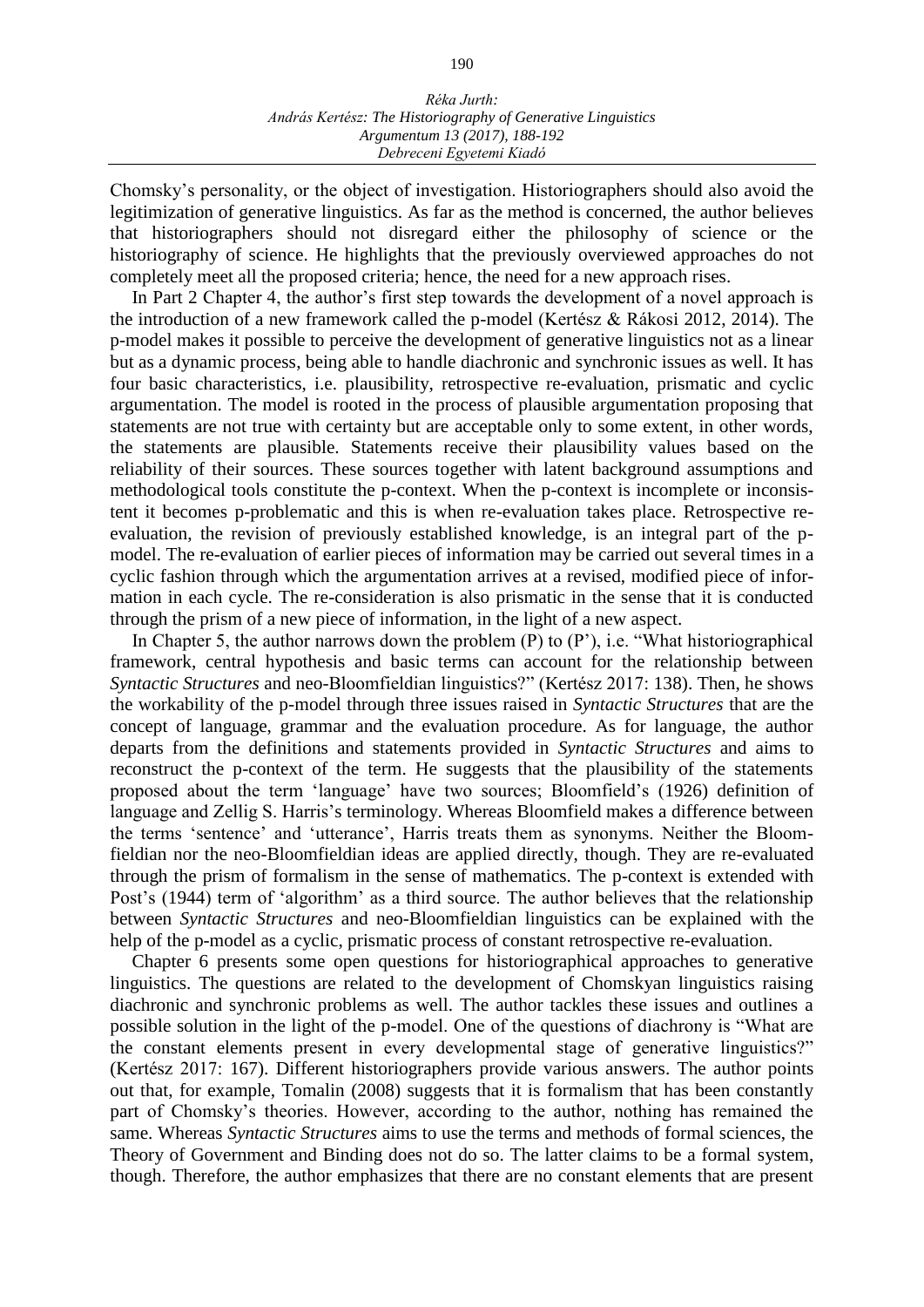in each and every stage of generative linguistics in the same state but there is a constant change instead.

The monograph examines various historiographical approaches towards the development of Chomskyan linguistics. It systematically discusses a set of previous approaches and extends it with a novel one in the light of a new framework, i.e. the p-model. The model handles this development neither as a revolution nor as a decline but as some kind of dynamic process. It is based on the idea of plausible argumentation and allows for a constant reevaluation of previously attained information because of its cyclic character. The book provides a comprehensive view of Chomskyan linguistics from a historiographical perspective which contributes to the widening of the horizon about the field of linguistics. The aims, the focus and the structure of the monograph are clearly stated and the reader is constantly guided through the flow of argumentation.

## **References**

- Bloomfield, Leonard (1926): A set of postulates for the science of language. *Language* 2, 153-164.
- Chomsky, Noam (1957): *Syntactic Structures*. The Hague: Mouton.
- Chomsky, Noam (1965): *Aspects of the Theory of Syntax*. The Hague: Mouton.
- Chomsky, Noam (1981): *Lectures on Government and Binding*. Dordrecht: Foris.
- Chomsky, Noam (1995): *The Minimalist Program*. Cambridge, MA: The MIT Press.
- Chomsky, Noam & Halle, Morris (1968): *The Sound Pattern of English*. New York: Harper & Row.
- Hacken, Pius ten (2007): *Chomskyan Linguistics and its Competitors*. London & Oakville: Equinox.
- Kertész, András & Rákosi, Csilla (2012): *Data and evidence in linguistics: A plausible argumentation model*. Cambridge: Cambridge University Press.
- Kertész, András & Rákosi, Csilla (2014): The p-model of data and evidence in linguistics. In: Kertész, András & Rákosi, Csilla (eds.): *The evidential basis of linguistic argumentation*. Amsterdam & Philadelphia: Benjamins, 15-48.
- Koerner, E. F. Konrad (1978): Toward a Historiography of Linguistics. 19<sup>th</sup> and 20<sup>th</sup> Century Paradigms. In: Koerner, E. F. Konrad: *Toward a Historiography of Linguistics*. *Selected Essays*. Amsterdam/Philadelphia: Benjamins, 21-54.
- Koerner, E.F. Konrad (1995): Historiography of Linguistics. In: Koerner, E.F. Konrad & Asher, R.E. (eds.): *Concise History of the Language Sciences: From the Sumerians to the Cognitivist*. Oxford, New York & Tokyo: Pergamon, 7-16.
- Kuhn, Thomas S. (1970 [1962]): *The Structure of Scientific Revolutions*. Chicago: The University of Chicago Press, 1970.
- Matthews, Peter H. (1993): *Grammatical Theory in the United States from Bloomfield to Chomsky*. Cambridge: Cambridge University Press
- Murray, Stephen O. (1989): Recent Studies of American Linguistics. *Historiographia Linguistica* 16, 149-171.
- Murray, Stephen O. (1994): *Theory Groups and the Study of Language in North America: A Social History*. Amsterdam/Philadelphia: Benjamins.
- Post, Emil L. (1944): Recursively enumerable sets of positive integers and their decision problems. *Bulletin of the American Mathematical Society* 50, 284-316.